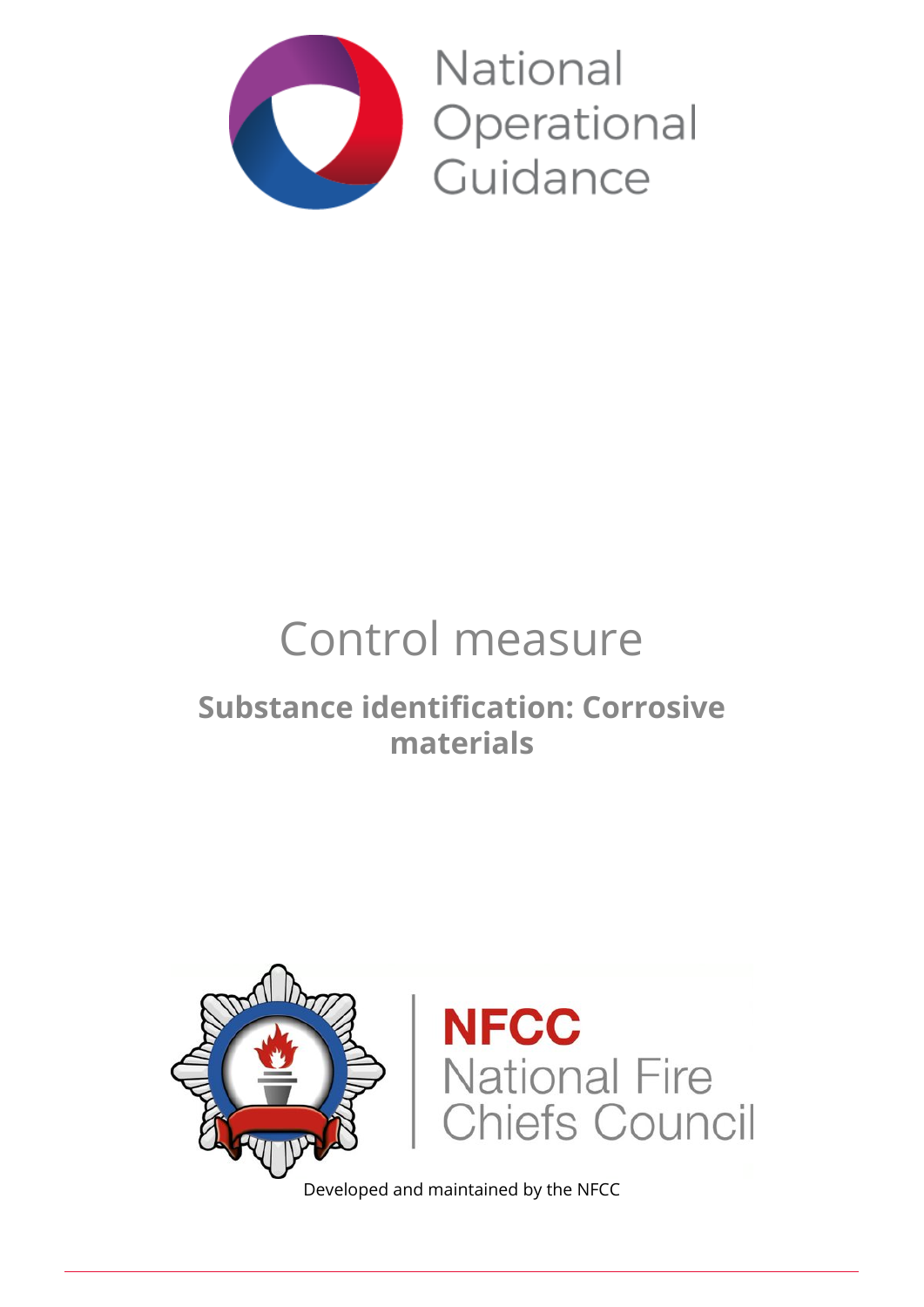



### Contents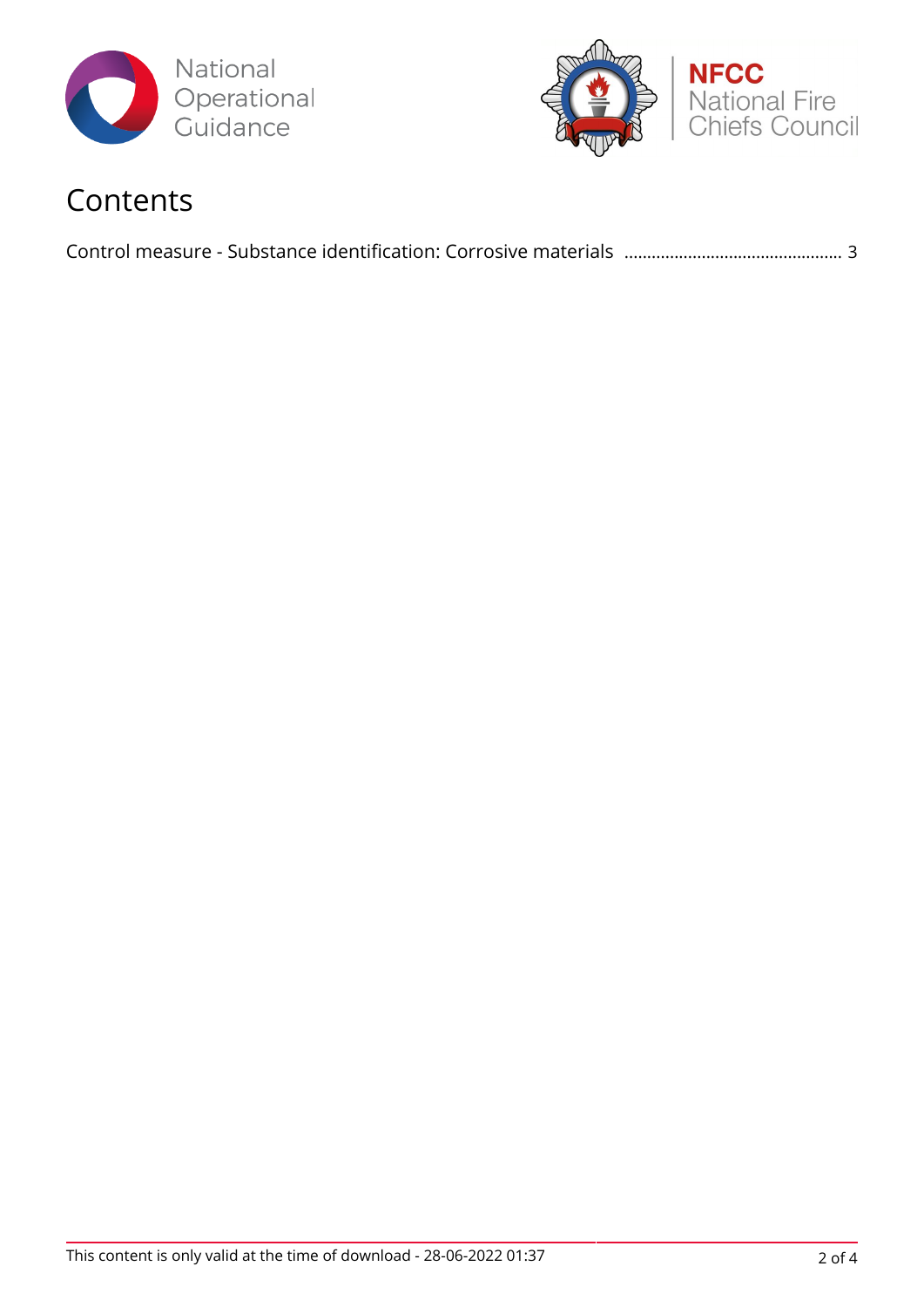



### Control measure - Substance identification: Corrosive materials

### **TRAINING SPECIFICATION**

#### **Knowledge and understanding**

| <b>Control measure element</b>                                                                           | <b>Learning outcome</b>                                                                                                                                                                                                                                                                                                                                                          |
|----------------------------------------------------------------------------------------------------------|----------------------------------------------------------------------------------------------------------------------------------------------------------------------------------------------------------------------------------------------------------------------------------------------------------------------------------------------------------------------------------|
| Gather information and recognise symbols,<br>labels and other marking to identify corrosive<br>materials | Understand:<br>• Classification and labelling of corrosive<br>materials<br>• Signage identifying the presence of corrosive<br>materials<br>• Procedures for Litmus and pH scale testing of<br>corrosive materials<br>• Considerations when observing/monitoring<br>for signs of corrosion<br>Refer to – Substance identification – Hazardous<br>materials training specification |

#### **Practical application**